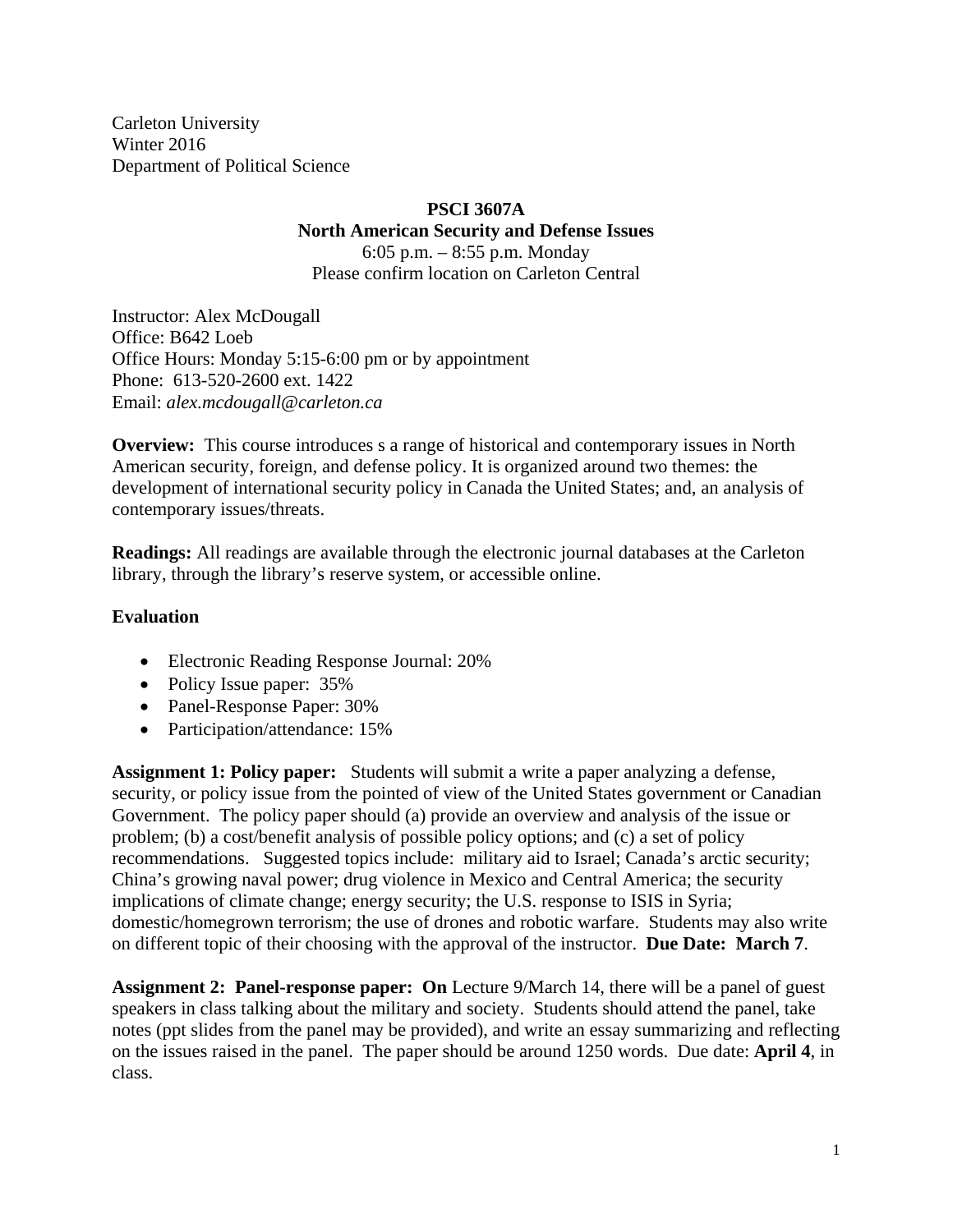**Participation/attendance:** Students will receive a grade based on class attendance and participation in class. To acquire full marks, students must attend all of the lecturers and should be prepared to make contributions to class discussion by completing the three required readings in advance. Students should be prepared to answer questions about the readings and to discuss the readings in class.

**Electronic Journal:** Students will create a word file using Carleton's "onedrive" system. They will "share" that file with Rachael Bryson (the TA) and Alex McDougall (the instructor). In that file, they will provide four written entries, each of which is a responses to readings and course lecturers. The nature of the journal entry may be somewhat open-ended, however, students should ensure that (a) each response is well written; and, (b) demonstrates attention to the relevant readings and lecture; (c) makes an effort to critically reflect on the reading and lecture topics. Students may decide which aspects of the readings and lecturers to focus. Rachael and I will monitor the document and provide occasional feedback, which will serve as a sort of way for us to interact on a one-on-one basis. A technical description of how to create the document and share it in onedrive will be posted on culearn. **Due: ongoing** The journals should be created and shared with the instructor and TA by **Jan 18** and updated regularly. They and will be graded twice (**Feb 16, and March 31**).

#### **Class Schedule**

## **January 11 - Lecture 1 - Introduction**

• No required reading

#### **Jan 18 - Lecture 2: U.S. Grand strategy: Four strategies for dealing with the outside world**

- Boot, Max. "Neocons." *Foreign Policy* (2004): 20-28..
- Mearsheimer, John: "offshore balancing" in *the Tragedy of Great Power Politics*
- Obama, B. *The National Security Strategy of the United States of America.* Executive Office of the President, Washington DC, 2015, 2012.
- George W. Bush. *The National Security Strategy of the United States of America.* 2002.
- Kupchan, Charles A., and Peter L. Trubowitz. "Dead center: The demise of liberal internationalism in the United States." International Security 32.2 (2007): 7-44.
- John Lewis Gaddis: "Chapter 1" of *Strategies of Containment*.

## **Jan 25 - Lecture 3: Does Canada have a Grand Strategy?**

- Bernard Jr, Prosper. "Canada and human security: From the Axworthy doctrine to middle power internationalism." *American Review of Canadian Studies* 36.2 (2006): 233-261.
- Don Barry, "Defence against Help"
- Government of Canada. *Canada First Defense Strategy*. (2006)
- Canada Defense Policy white papers (1994, 1971)
- Reviving realism in Canadian Defense Policy Chapter 1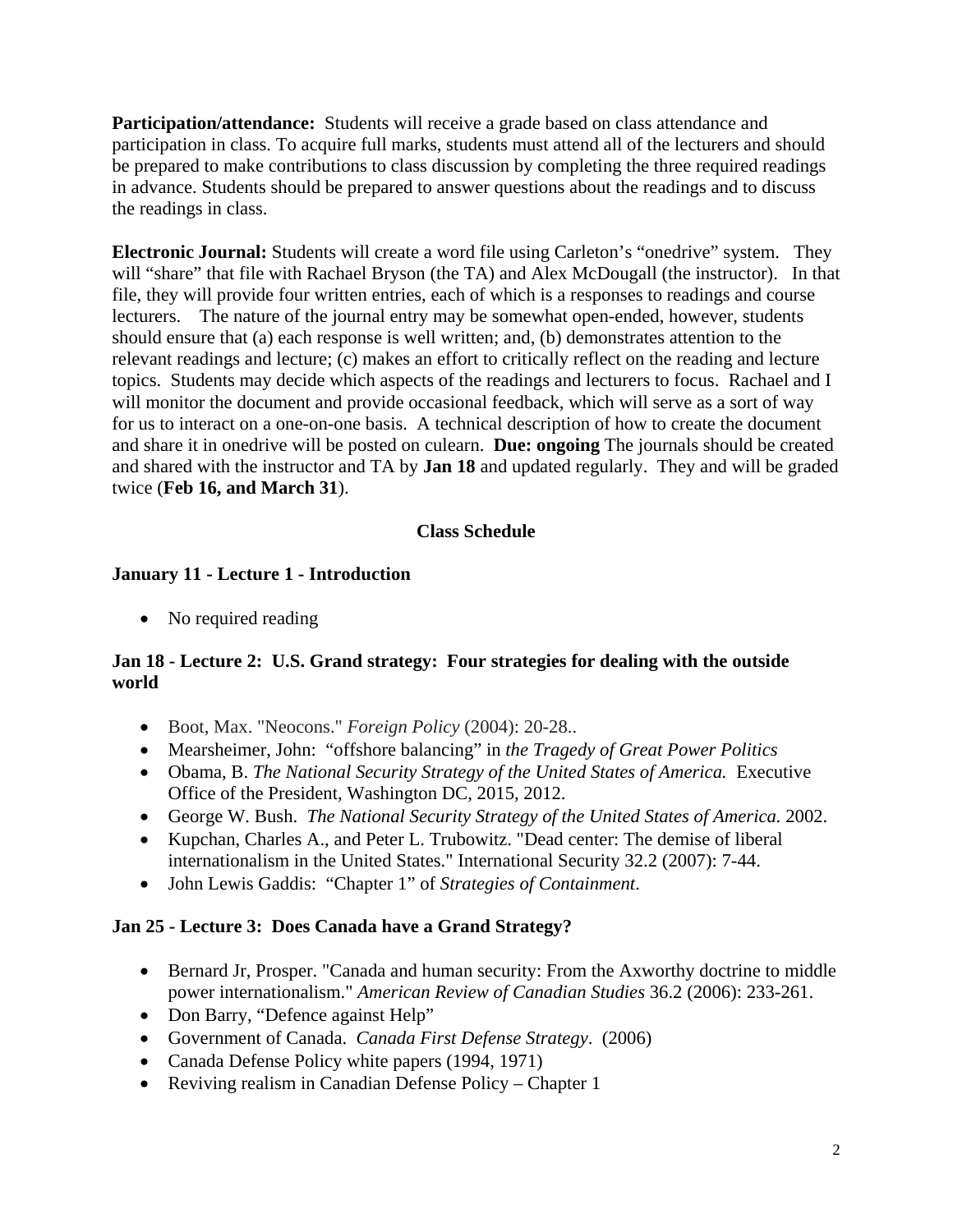Sloan, Elinor "Canada and the Revolution in Military Affairs: Current Response and Future Operations", Canadian Military Journal, Autumn 2000. pp. 7-14 **Available online: http://www.journal.dnd.ca/vo1/no3/doc/7-14-eng.pdf**

## **Feb 2: Lecture 4 – Political Economy and Defense institutions**

- Eisenhower speech: the military industrial complex
- The budget: Zycher, B. The Defense Budget
- Political economy: Eugene Gholz the political economy of defense spending
- Vogel, "The remaking of the pentagon"
- Bland: "Who Decides What? Civil-Military Relations in Canada and the United States.", "Parliament's Duty to Defend Canada", Canadian Military Journal, Vol. 1, No 4,
- "The evolution of war powers" in Presidents at War

#### **Feb 8: Lecture 5: Democracy promotion as a security strategy (and the Arab Spring)**

- Kirkpatrick, Jeane J. "Dictatorships and double standards." (1980).
- Action Group for Syria Final Communiqué. Geneva, 30 June 2012 (5 pgs)
- Dempsey, Gen. Martin. Letter to Senator Levin, 19 July 2013 (3 pgs)
- Harvard-Belfer on Syria website
- Sanger, David. *Confront and Conceal: Obama's Secret Wars and Surprising Use of American Power* (Crown, 2012), Chapter 14 (pp. 335-366)
- *State Department Fact Sheet on US Bilateral Relations with Syria*, March 2014 (2 pgs)
- Syria Deeply Backgrounder

## **Feb 15: no class**

## **Feb 22: Lecture 6 – Israel and North American Security**

- Mearsheimer, John J., and Stephen M. Walt. *The Israel lobby and US foreign policy.* Macmillan, 2007 (Selections)
- Sasley, Brent E., and Tami Amanda Jacoby. "Canada's Jewish and Arab communities and Canadian foreign policy." *Canada and the Middle East* (2007): 185.

## **Feb 29 – Lecture 7: economic integration and national security policy: The case of China**

- Jonathan Kirshner, "Dollar Primacy and Americaan Power: What's at Stake?" *Review of International Political Economy* 15:3 (2008), pp. 418-438.
- Daniel W. Drezner. "Bad Debts: Assessing China's Financial Influence in Great Power Politics." *International Security* 34, no. 2 (Fall 2009): 7-45.
- Michael Beckley, "China's Century? Why America's Edge Will Endure," *International Security* 36, no. 3 (Winter 2011/12)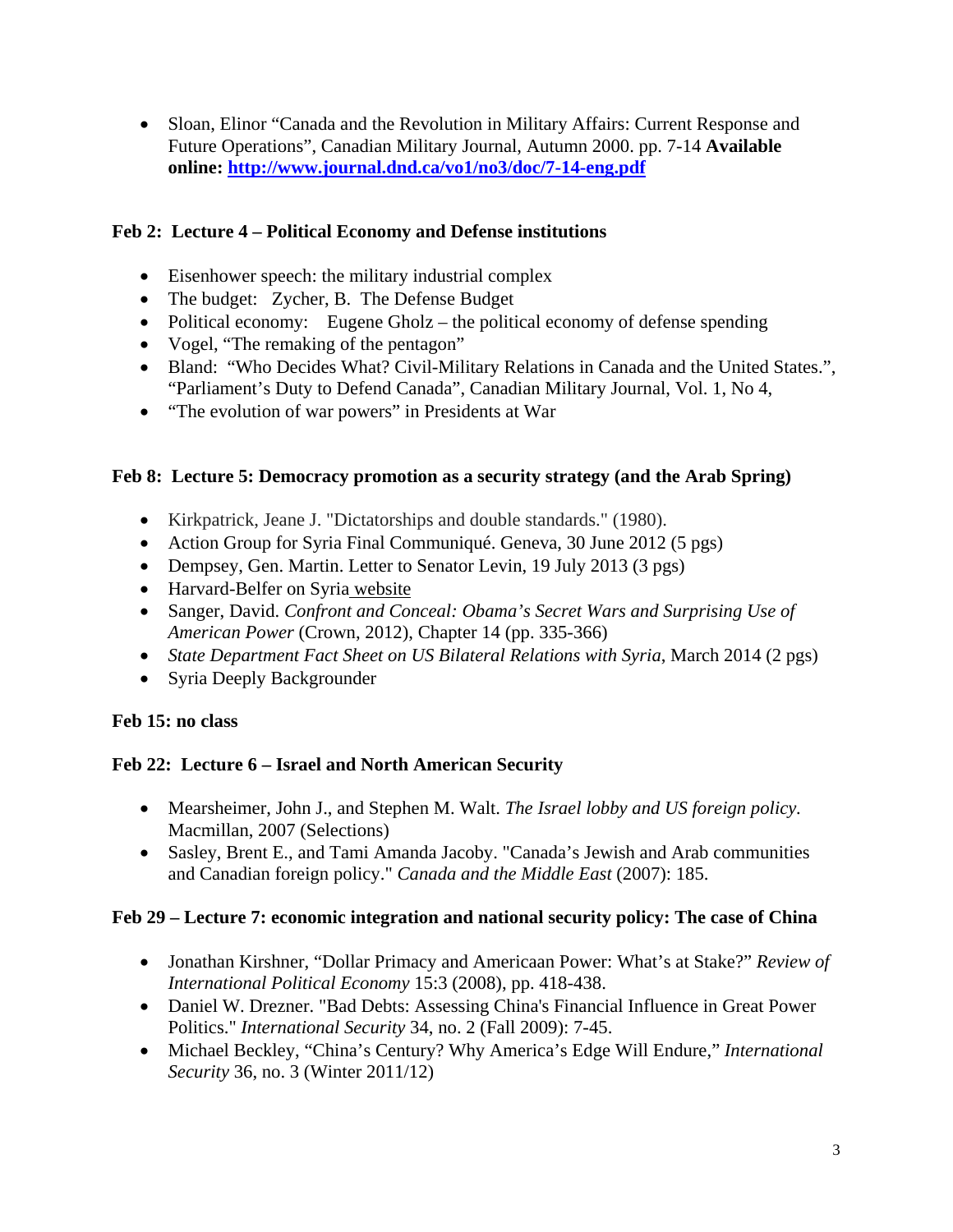John Mearsheimer, "Chapter 2: Economic Power" in *The Tragedy of Great Power Politics.* 

# **March 7 - Lecture 8 – National/Hemispheric Security and the War on Drugs**

- Cornelius Friesendorf, *U.S. Foreign Policy and the War on Drugs: Displacing the Cocaine and Heroin Industry*. London; New York: Routledge, 2007. (selections)
- CSIS, 2013, "Can Colombia's Peace Process be Successful?" at http://csis.org/publication/can-colombias-peace-process-be-successful
- Biettel, J. 2011. "Mexico's Drug Trafficking Organizations", Congressional Research Service.

# **March 14: Lecture 9: Looking inward: The Military and North American society**

• Panel Discussion of guest speakers – readings, TBA

# **March 21 - Lecture 10 – Homeland Security and terrorism**

- John Mueller and Mark Stewart. *"Evaluating Counterterrorism spending" in Journal of Economic Perspectives. 2014.*  http://politicalscience.osu.edu/faculty/jmueller/FBIJEPfin.pdf , and Chapter 5 of *Terror, Security, and Money: Balancing the Risks, benefits, and Costs of Homeland Security* .
- Price, Bryan C. "Targeting top terrorists: How leadership decapitation contributes to counterterrorism." *International Security* 36.4 (2012): 9-46.
- Walt, Steven. "Keep Calm and Carry on, Steven Harper", in Foreign Policy http://www.foreignpolicy.com/articles/2014/10/24/stephen\_harper\_canada\_terrorism\_sec urity
- Stuart Mendenhall and Mark Schmidhofer, "Screening tests for terrorism" in *Regulation*  (2013). http://object.cato.org/sites/cato.org/files/serials/files/regulation/2013/1/v35n4- 4.pdf

# **March 28 – Lecture 11 – How is Technology transforming security and defense policy?**

- Boyle, Michael, "The costs and consequences of drone warfare", International Affairs, Vol. 89, No. 1, January 2013. pp. 1-29.
- Byman, Daniel, "Why drones work: the case for Washington's weapon of choice", Foreign Affairs, Vol. 92, No. 4, July-August 2013.
- Goose, Stephen, "The Future of Global Warfare: Killer Robots", Human Rights Watch, 20 November 2012. Available online at: http://www.hrw.org/news/2012/11/20/futureglobal-warfare-killer-robots
- Singer, Peter W. "Chapter 12: Robots that don't Like Apple Pi: How the U.S. Could Lose the Unmanned Revolution", Wired for War: The Robotics Revolution and Conflict in the 21st Century, New York: Penguin, 2011. pp. 237-260
- Gartzke, Eric, "The Myth of Cyberwar: Bringing War in Cyberspace Back Down to Earth", International Security, Vol. 38, No. 2, Fall 2013. pp. 41-73.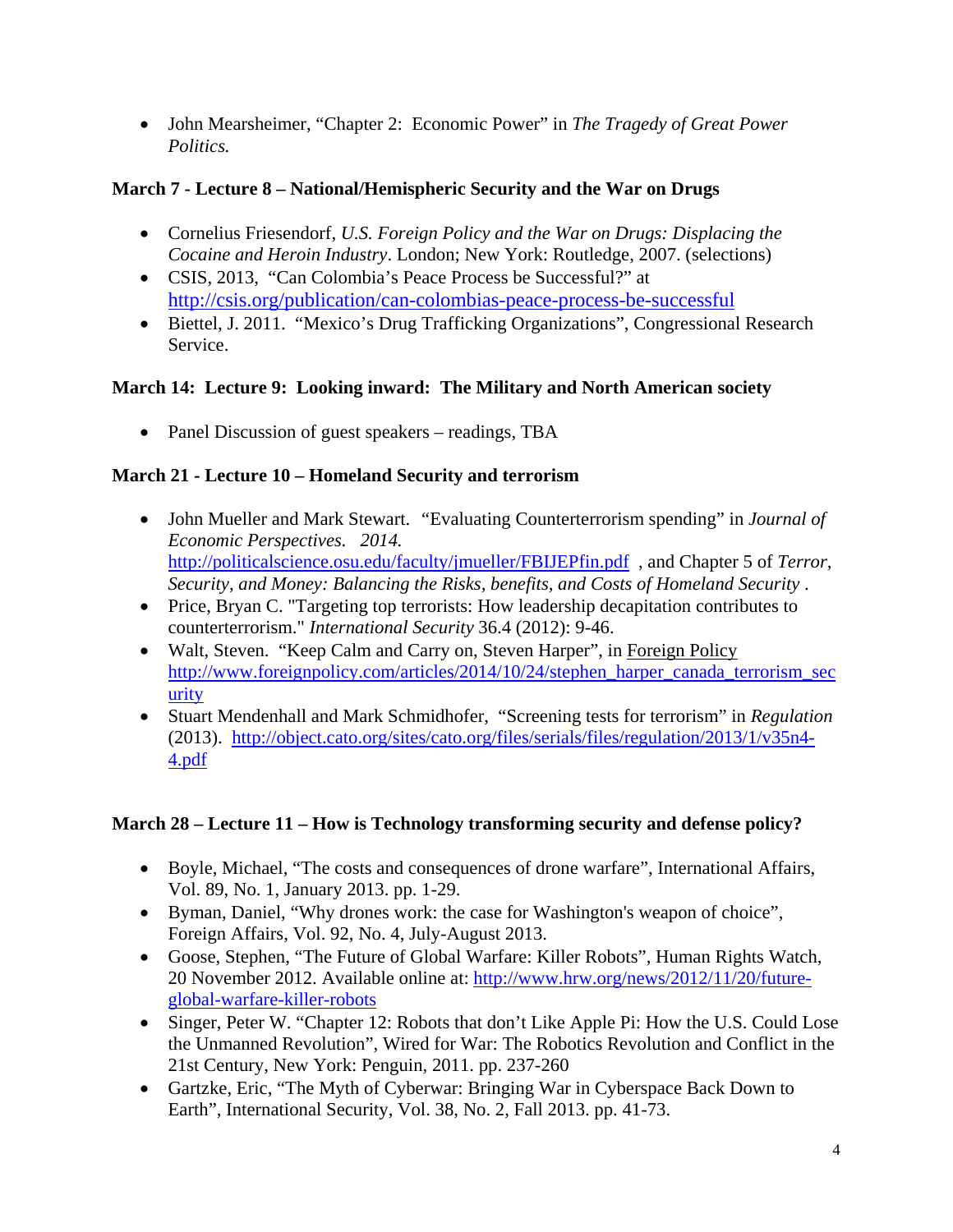#### **April 4 - Lecture 12 – Oil and Gas in Natural Security Policy**

- Eugene Gholz and Daryl G. Press, "Protecting the The Prize: Oil and the U.S. National Interest," Security Studies Vol. 19, No. 3 (2010): 453-485.
- Brian MacDonald, "the Canadian Forces Bedevilling Dependence on Oil", in *The Strategic Impact of Energy Dependence*, CDAI, 2009.
- Government of Canada, *State Owned Enterprises and Foreign Investment*: http://www.ic.gc.ca/eic/site/ica-lic.nsf/eng/lk81147.html

#### **Academic Accommodations**

The Paul Menton Centre for Students with Disabilities (PMC) provides services to students with Learning Disabilities (LD), psychiatric/mental health disabilities, Attention Deficit Hyperactivity Disorder (ADHD), Autism Spectrum Disorders (ASD), chronic medical conditions, and impairments in mobility, hearing, and vision. If you have a disability requiring academic accommodations in this course, please contact PMC at 613-520-6608 or pmc@carleton.ca for a formal evaluation. If you are already registered with the PMC, contact your PMC coordinator to send me your *Letter of Accommodation* at the beginning of the term, and no later than two weeks before the first in-class scheduled test or exam requiring accommodation (*if applicable*). After requesting accommodation from PMC, meet with me to ensure accommodation arrangements are made. Please consult the PMC website for the deadline to request accommodations for the formally-scheduled exam (*if applicable*).

**For Religious Observance:** Students requesting accommodation for religious observances should apply in writing to their instructor for alternate dates and/or means of satisfying academic requirements. Such requests should be made during the first two weeks of class, or as soon as possible after the need for accommodation is known to exist, but no later than two weeks before the compulsory academic event. Accommodation is to be worked out directly and on an individual basis between the student and the instructor(s) involved. Instructors will make accommodations in a way that avoids academic disadvantage to the student. Instructors and students may contact an Equity Services Advisor for assistance (www.carleton.ca/equity).

**For Pregnancy:** Pregnant students requiring academic accommodations are encouraged to contact an Equity Advisor in Equity Services to complete a *letter of accommodation*. Then, make an appointment to discuss your needs with the instructor at least two weeks prior to the first academic event in which it is anticipated the accommodation will be required.

**Plagiarism:** The University Senate defines plagiarism as "presenting, whether intentional or not, the ideas, expression of ideas or work of others as one's own." This can include:

 reproducing or paraphrasing portions of someone else's published or unpublished material, regardless of the source, and presenting these as one's own without proper citation or reference to the original source;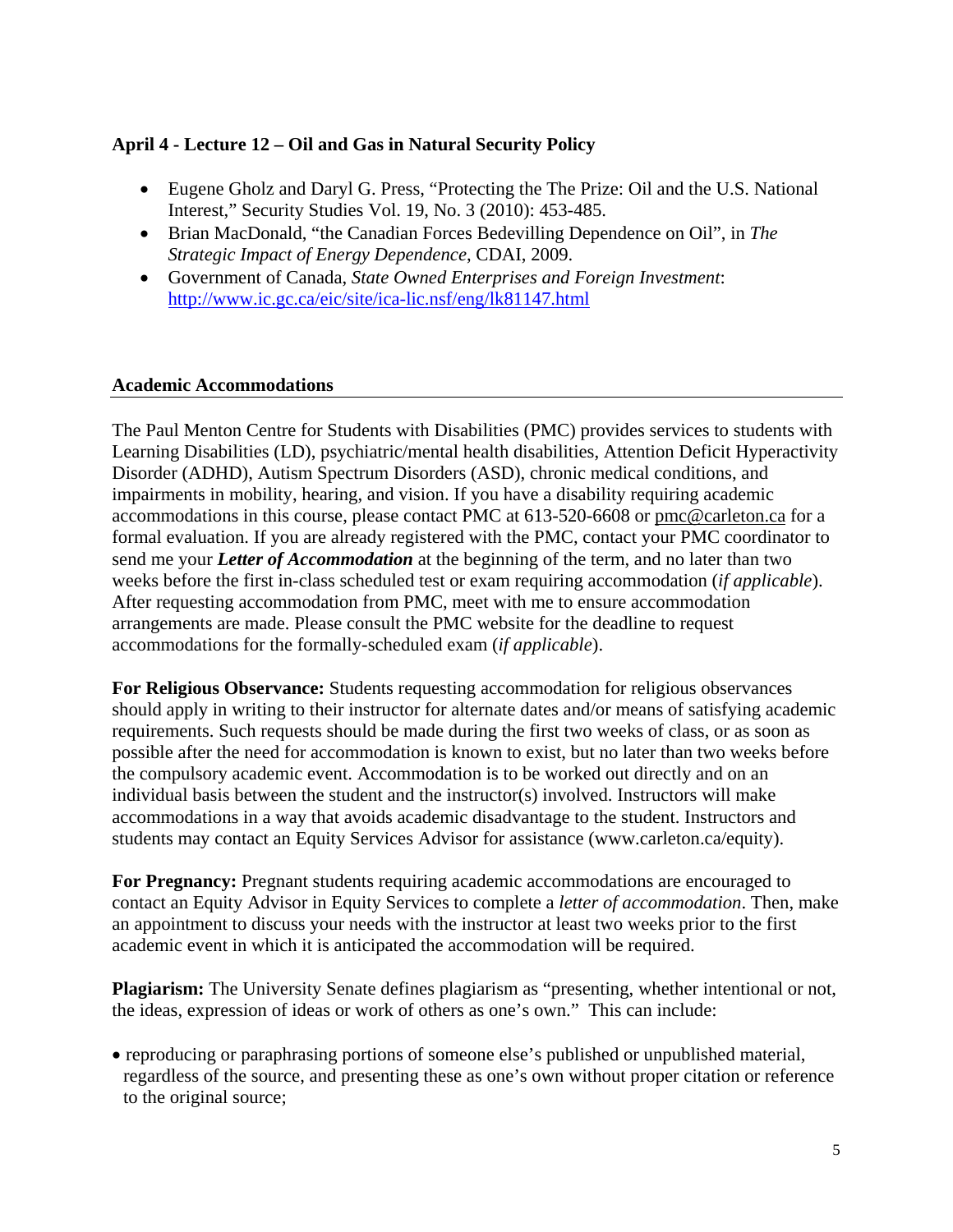- submitting a take-home examination, essay, laboratory report or other assignment written, in whole or in part, by someone else;
- using ideas or direct, verbatim quotations, or paraphrased material, concepts, or ideas without appropriate acknowledgment in any academic assignment;
- using another's data or research findings;
- failing to acknowledge sources through the use of proper citations when using another's works and/or failing to use quotation marks;
- handing in "substantially the same piece of work for academic credit more than once without prior written permission of the course instructor in which the submission occurs.

Plagiarism is a serious offence which cannot be resolved directly with the course's instructor. The Associate Deans of the Faculty conduct a rigorous investigation, including an interview with the student, when an instructor suspects a piece of work has been plagiarized. Penalties are not trivial. They include a mark of zero for the plagiarized work or a final grade of "F" for the course.

**Oral Examination:** At the discretion of the instructor, students may be required to pass a brief oral examination on research papers and essays.

**Submission and Return of Term Work:** Papers must be handed directly to the instructor and will not be date-stamped in the departmental office. Late assignments may be submitted to the drop box in the corridor outside B640 Loeb. Assignments will be retrieved every business day at **4 p.m.**, stamped with that day's date, and then distributed to the instructor. For essays not returned in class please attach a **stamped, self-addressed envelope** if you wish to have your assignment returned by mail. Please note that assignments sent via fax or email will not be accepted. Final exams are intended solely for the purpose of evaluation and will not be returned.

Grading: Assignments and exams will be graded with a percentage grade. To convert this to a letter grade or to the university 12-point system, please refer to the following table.

| Percentage | Letter grade | 12-point scale Percentage |           | Letter grade | 12-point scale |
|------------|--------------|---------------------------|-----------|--------------|----------------|
| 90-100     | A+           |                           | 67-69     |              |                |
| 85-89      | $\Delta$     |                           | 63-66     |              |                |
| $80 - 84$  | A-           | 10                        | $60 - 62$ |              |                |
| 77-79      | B+           |                           | 57-59     |              |                |
| 73-76      |              |                           | 53-56     |              |                |
| 70-72      | В-           |                           | $50 - 52$ |              |                |

**Grades:** Final grades are derived from the completion of course assignments. Failure to write the final exam will result in the grade ABS. Deferred final exams are available ONLY if the student is in good standing in the course.

**Approval of final grades:** Standing in a course is determined by the course instructor subject to the approval of the Faculty Dean. This means that grades submitted by an instructor may be subject to revision. No grades are final until they have been approved by the Dean.